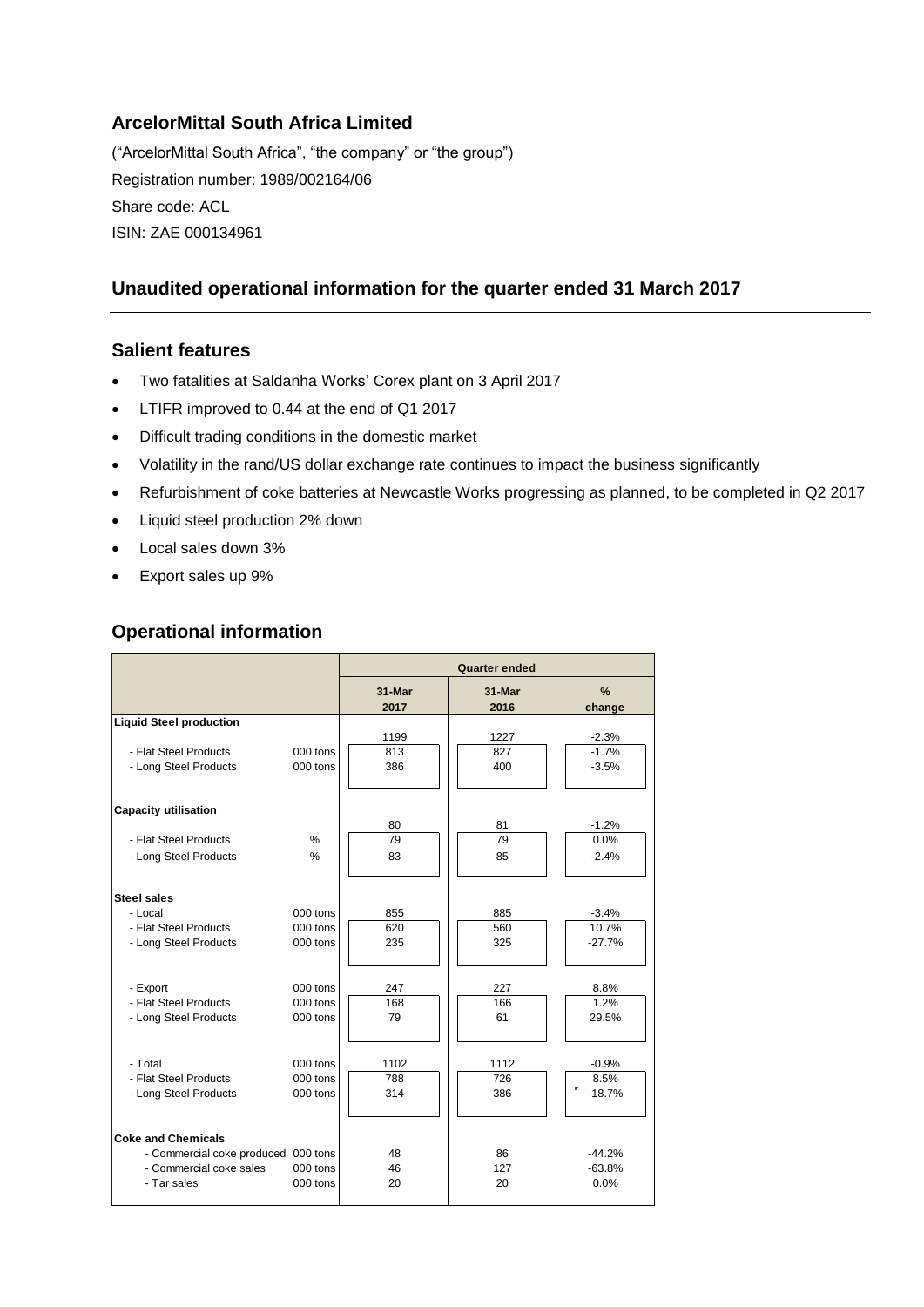### **Commentary**

### **Safety**

Safety remains our number one priority and it is with great regret that we report two fatalities at our Saldanha plant on 3 April 2017; both being contractor employees. However, in Q1 2017 our lost time injury frequency rate (LTIFR) improved from 1.17 to 0.44 when compared to Q1 2016.

### **Production: Q1 2017 vs Q1 2016**

Liquid steel production was 28 000 tonnes (2.3%) lower, mainly due to lower production at Vanderbijlpark as a result of poor raw material quality and, as reported previously, the rupture of the stove at blast furnace C during Q4 2016. This has been partly offset by higher production at Saldanha. Newcastle's production was lower mainly due to import coke and iron ore quality. The capacity utilisation for Q1 2017 was 80%, slightly down on the 81% of the comparable period.

### **Sales: Q1 2017 vs Q1 2016**

#### **Local**

Local sales were 30 000 tonnes (3.4%) lower, mainly due to weaker local demand for long products as a result of high stock levels at the merchants and strong competition in the local market. Long product sales decreased by 27.7% while flat product sales increased by 10.7%.

Although having declined slightly from 2016 levels (257kt Q1 2017 versus 310kt Q1 2016), imports are still high despite the 10% duties having been imposed.

#### **Export**

Export sales increased by 20 000 tonnes (8.8%), of which flat products were slightly higher with 2 000 tonnes and long steel products with 18 000 tonnes. The strong international demand was negatively impacted by the strengthening of the average rand/USD dollar exchange rate for most of the quarter.

#### **Commercial coke**

Commercial coke sales were 38 000 tonnes (44.2%) lower. The company is currently undertaking a repair programme on two of its coke batteries which has had the effect of limiting the amount of coke available for blast furnace production and for sale to the commercial coke industry. During the repair of the coke batteries, the company is importing metallurgical coke in order to supplement shortfalls.

#### **Performance**

Performance was below what was expected due mainly to the strong rand against the dollar for most of Q1 2017, as well as the higher raw material basket as a result of higher coal prices, ongoing imports and the impact of 2016 operational incidents. In order to mitigate some of the negative impact, further cost cutting and efficiency measures are being implemented. This will also include a review of the long steel business in light of the price of scrap in relation to the raw material basket.